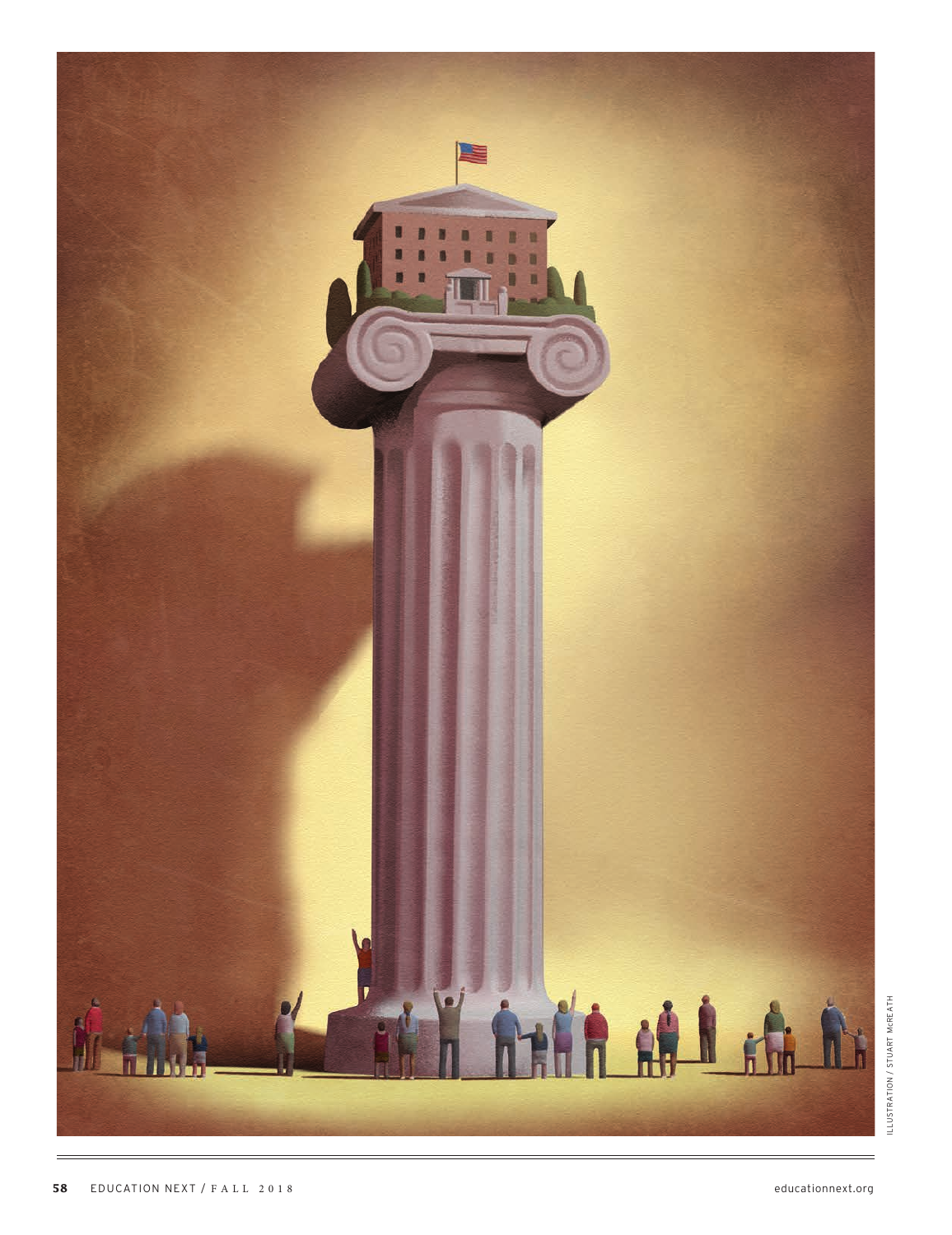# WHO. GOES TO PRIVATE SCHOOL ? LONG-TERM ENROLLMENT TRENDS BY FAMILY INCOME

**FOR THE PAST HALF CENTURY,** roughly one in 10 U.S. families has chosen to enroll their children in private school. The reasons behind these decisions are as individual as families themselves: some may perceive the quality of education to be better at a private school than their neighborhood school, some may wish to continue a family tradition or be motivated by religious beliefs, and others may seek specialized programs for a child with a particular interest or learning challenge.

The one factor uniting virtually all of these choices, scholarships aside, is the decision to pay tuition, which averaged \$10,940 in 2011. Private schools historically ranged widely in their annual fees; many programs, such as those run by the Catholic Church, were designed to be broadly affordable and offered significant discounts for low-income families. However, the number of Catholic schools has fallen sharply in recent years, while the number of nonsectarian private schools has increased.

At the same time, income inequality and residential and school segregation by income have grown.

How have these shifting trends affected private-school enrollment nationwide? Has expanding income inequality led to an increased concentration of affluent families at private schools? If so, has that fueled a broader increase in segregation at both public and private schools?

To explore these questions, we examine enrollment and familyincome data from the past 50 years at Catholic, other religious, and nonsectarian private elementary schools (that is, schools serving grades K–8). Our analysis finds that private schools, like public schools, are increasingly segregated by income. In particular, the share of middle-income students attending private schools has declined by almost half, while the private-school enrollment rate of wealthy children has remained steady. Much of the decline among middle-income students is due to falling enrollment at

by RICHARD J. MURNANE, SEAN F. REARDON, PREEYA P. MBEKEANI, and ANNE LAMB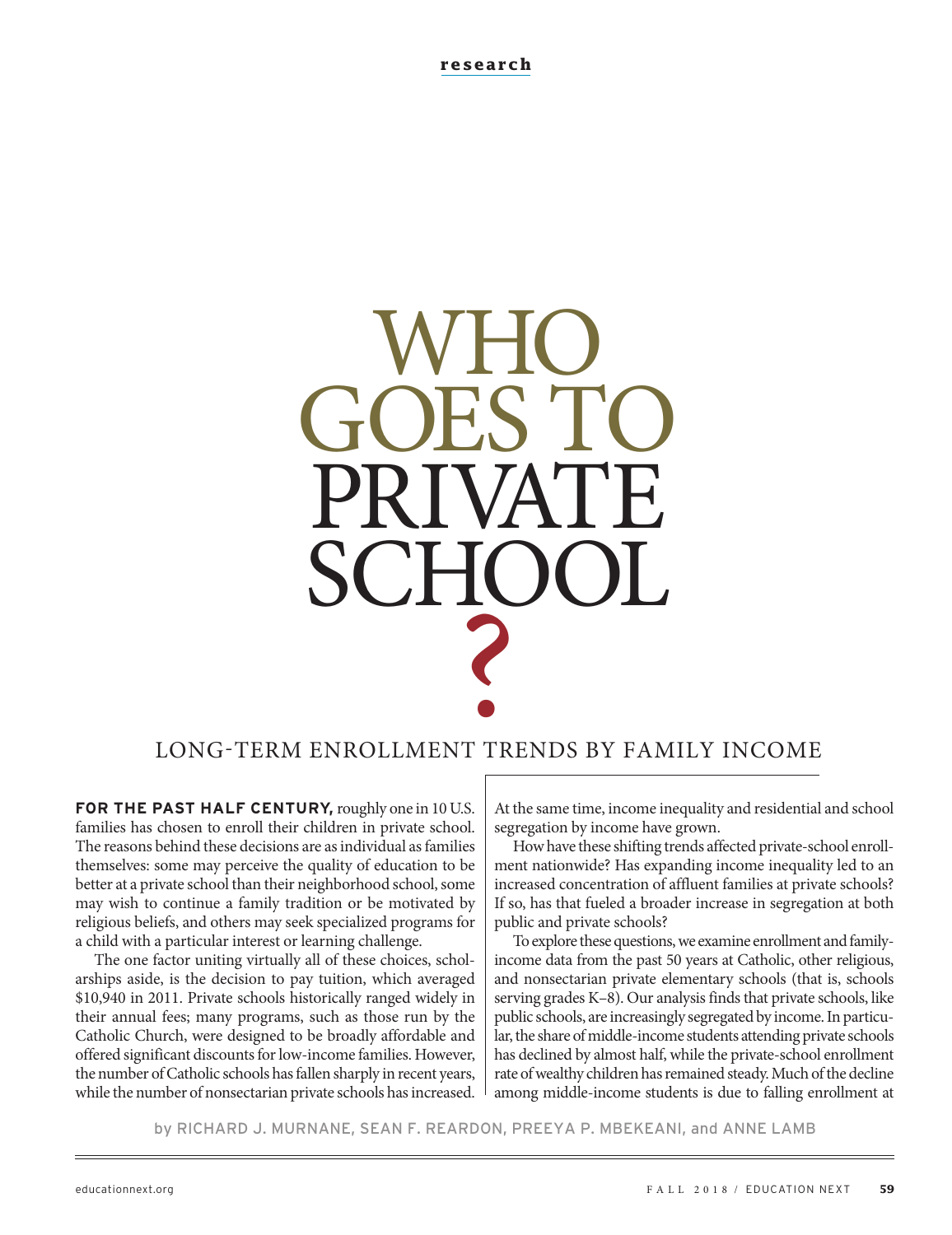Catholic schools, which have closed in droves in the past 20 years. Meanwhile, private-school enrollment among affluent students has shifted from religious to nonsectarian schools.

#### **Tracking Trends in Private-School Enrollment**

The share of U.S. school-age children attending private elementary schools peaked during the postwar boom of the late 1950s and early 1960s, reaching 15 percent in 1958. By the mid-1970s, it had fallen to 10 percent and remained quite steady for the rest of the 20th century. During the subsequent 15 years, it drifted downward slowly and was slightly less than 9 percent in 2015 (see Figure 1).

Those relatively steady numbers since the mid-1970s mask significant changes in the mix of school types that make up the private-school market, driven in particular by widespread closures of Catholic schools. In 1965, 89 percent of American children who attended a private elementary school were enrolled in a Catholic school; in 2013, the comparable figure was 42 percent. By contrast, the percentage of private elementary-school students who attended a non-Catholic religious school increased from 8 percent in 1965 to 40 percent in 2013. During this same period,

the percentage of private elementary-school students enrolled in nonsectarian schools increased from 4 percent to 18 percent.

Has the family income mix of students attending each type of private school changed in recent decades? One reason it might have is that inequality in the incomes of American families, which held steady between 1945 and 1975, grew over subsequent decades. Looking at families with children in grades 1 to 8 between 1975 and 2010, the average income, net of inflation, among those in the 10th percentile declined by 11 percent. That of families with incomes in the middle, or 50th percentile, increased by 19 percent. That of relatively affluent families with incomes in the 90th percentile increased by 57 percent.

#### **Methodology**

To answer these questions, we assembled data on families' incomes and elementary-school choices from the decennial census, Current Population Survey, U.S. Department of Education longitudinal surveys, and the National Household Education Survey, and combined them with information from the education department's Private School Universe Survey and survey data from *Phi Delta Kappan.*

## **Private-School Enrollment Falls for Elementary School Students (Figure 1)**

*The percentage of American children in grades 1 to 8 who attended private schools has fallen markedly in the last half century. Private-school enrollment in grades 9-12 also fell prior to 1970, but has held relatively steady since.*

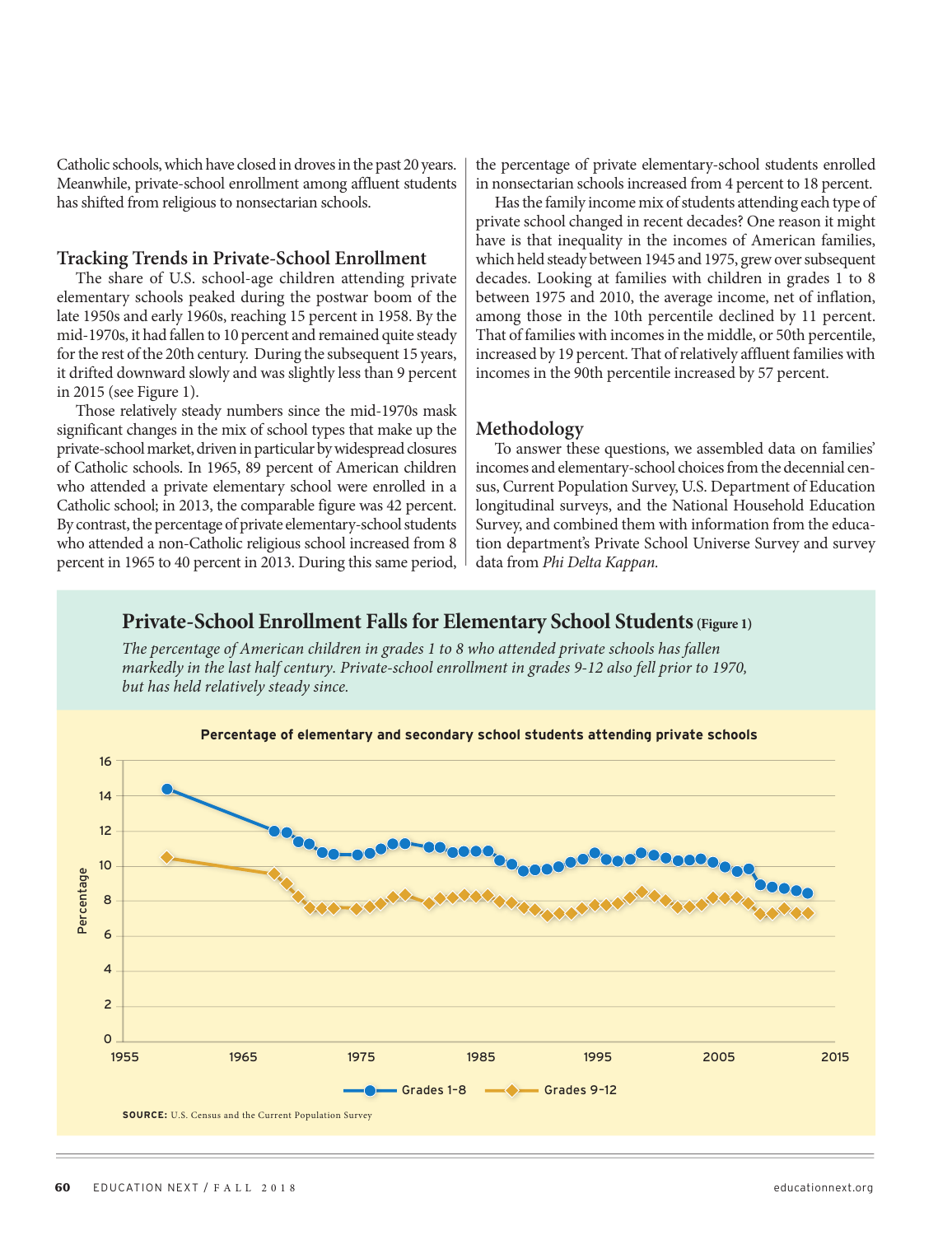Some surveys, such as the census, asked respondents to report the individual income for each family member, while others asked parents to place their household income within a set range of dollar amounts. To obtain a common metric, we converted ordinal income categories into percentiles of the national distribution of incomes for families with children enrolled in grades 1 to 8. Our analysis includes incomes from the 1968–69 school year until 2013–14, which we refer to as 1968 and 2013. To remove the effects of inflation, we express points in 1968 to 9.3 percentage points in 2013.

Much of the expanded 90-50 gap is due to declining enrollment at Catholic private schools, which historically served large numbers of children from low- and middle-income families. In addition, growth in the gap among students at private nonsectarian elementary schools has been particularly large, almost entirely due to a substantial increase in the enrollment rate of children from high-income families.

We also find that private-school enrollment rates are much

# **In 1965, 89 percent of American children who attended a private elementary**

all family incomes and private-school tuitions in 2015 dollars.

We do not have enough data points to precisely measure the private-school enrollment rates of families at each income level. For example, the number of families with incomes of exactly \$50,000 is too small to calculate a reliable enrollment rate. Instead, we use a statistical model to estimate the relationship between private-school enrollment and the family's income relative to families nationwide, and then compute the estimated proportion of students enrolled in private school in the relevant year at the 10th, 50th, and 90th percentiles of the income distribution. We refer to these family-income percentiles as low, middle, and high.

In reporting our results, we pay particular attention to changes in the size of the gap in private-school enrollment rates between families at the 90th and 50th income percentiles, which we call the "90-50 gap." We do this because the growth in income inequality among families with school-age children in recent decades has been overwhelmingly in the top half of the income distribution. For example, among families with children in grades 1 to 8, the 90th percentile income in 1975 of \$111,410 was roughly double that of the 50th percentile income of \$56,084. In 2013, the comparable 90th percentile income of \$183,959 was nearly triple the 50th percentile income of \$68,256.

#### **Findings**

Our analysis finds a strong positive role of family income in predicting private-school enrollment, as well as a marked decline between 1968 and 2013 in the share of students from middle-income families attending private schools (see Figure 2). For example, in 1968, 18 percent of elementary-school-age children from high-income families attended a private school, compared to 12 percent of children from middle-income families and 5 percent of children from low-income families. In 2013, the percentage of children from middle-income families had declined by almost half, to 7 percent, while the percentage of children from high-income families remained roughly steady at 16 percent. As a result, the 90-50 gap in private elementary-school enrollment rates grew from 5.5 percentage **school were enrolled in a Catholic school; in 2013, the comparable figure was 42 percent.**

higher among middle- and high-income families living in cities than among families with similar income levels living in suburbs, and that the 90-50 gap grew more among urban families than among suburban families. In addition, on the whole, private-school enrollment rates are lower for black and Hispanic families than for white families, but differences in family income account for a large part of those differences.

Finally, we find that private-school enrollment trends differ dramatically by region: the percentage of students from highincome families enrolled in private school increased in the South and West and decreased in the Northeast and Midwest. The 90-50 gap grew much more in the South than in other regions.

**School Type**: While the private elementary-school enrollment rate for children from high-income families remained stable overall, many affluent families have shifted from religious to nonsectarian schools over the last four decades. And while the private-school enrollment rates for children from middleand low-income families declined due to decreasing Catholic school enrollment rates for these groups, those declines were somewhat offset by increases in their enrollment at other private religious schools.

Private nonsectarian elementary schools serve a small percentage of the nation's students, but a growing share of high-income students. Just 1 percent of middle-income students enrolled in those schools in 1969, and the percentage grew slightly to between 1 and 2 percent in 2011. But the enrollment rate among highincome families grew from 2 percent in 1969 to 6 percent in 2011. As a result, the 90-50 enrollment rate gap grew from 1 percentage point in 1969 to almost 5 percentage points in 2011.

We also analyzed enrollment trends at Catholic elementary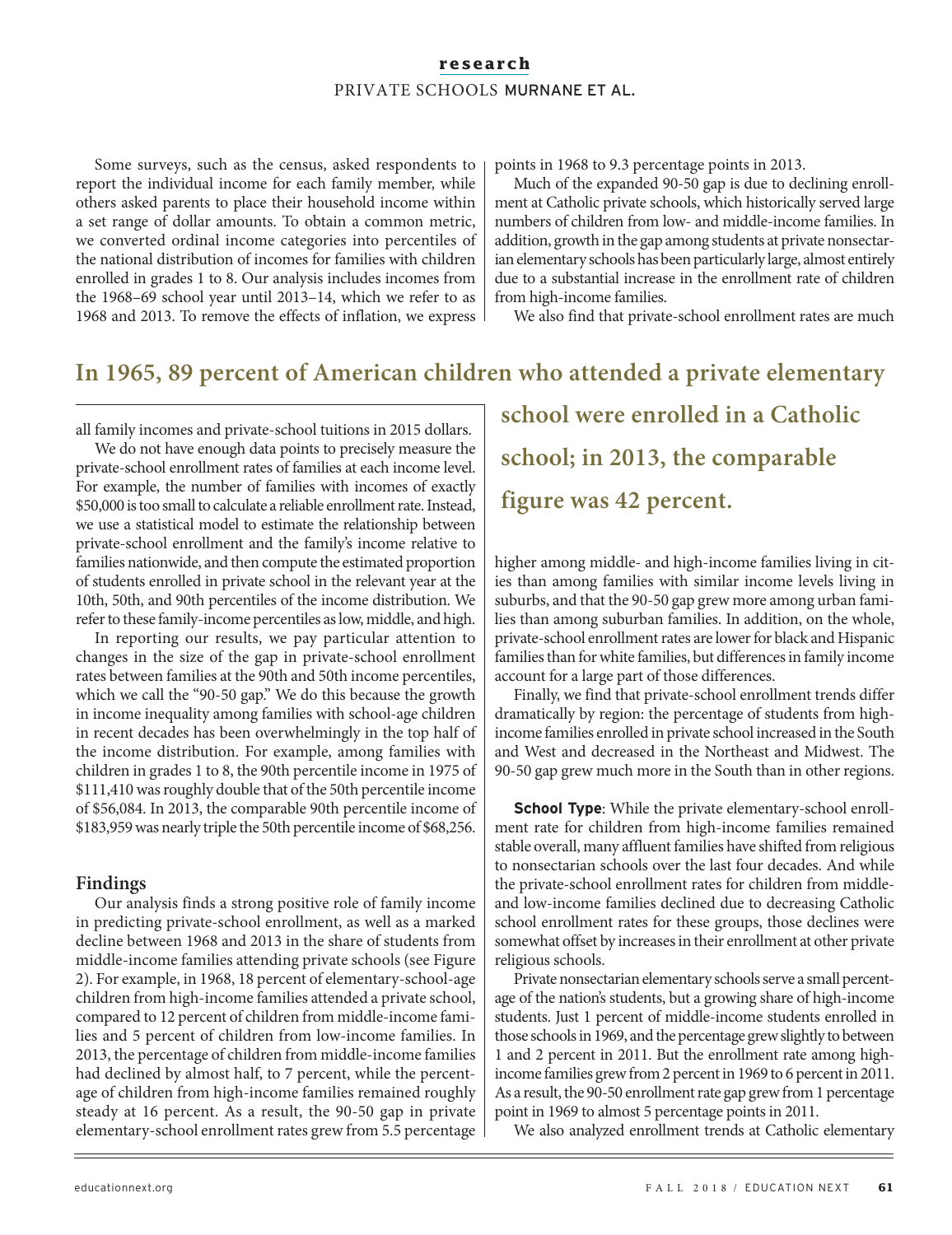# **Fewer Students from Middle-Income Families Enrolling in Private Schools(Figure 2)**

*From 1968 to 2013, the proportion of children from middle-income families enrolled in private elementary schools declined by almost half while the proportions of children from affluent and low-income families attending private schools held steady. Over this period, the gap in enrollment rates between high- and middle-income families widened from 5.5 to 9.3 percentage points.*



**Private elementary-school enrollment rates**

NOTE: Low-, middle-, and high-income families are defined as those from the 10th, 50th, and 90th percentile of the national income distribution for families with children in grades 1 to 8, respectively.

**SOURCE:** U.S. Census and the Current Population Survey

schools, looking closely at the period from 1987 to 2011. Enrollment rates for students from families in the bottom half of the income distribution fell slowly but steadily over those 24 years. Among middle-income students, the enrollment rate in Catholic schools fell from 7 percent to 3 percent in 2011. Meanwhile, the enrollment rate for high-income families declined by only 1 percentage point, from 11 percent to 10 percent. As a result, the 90-50 gap in enrollment rates grew from 4 to almost 7 percentage points.

At non-Catholic religious elementary schools, enrollment over the same 24-year period diverges from the trends elsewhere. Enrollment for children from middle-income families increased from 3 percent to 4 percent, while that of children from high-income families declined from 6 percent to 5 percent. As a result, the 90-50 gap in enrollment rates in non-Catholic religious elementary schools in 2011 was half the size of the comparable gap in 1987.

**Race:** We looked at enrollment rates for white, black, and Hispanic students overall, as well as among low-, middle-, and high-income families in each group. On the whole, enrollment for white students decreased from 16 percent in 1959 to 11 percent in 2013. Enrollment decreased far more dramatically for Hispanic students, dropping from 13 percent enrolled in private schools to 3 percent. By contrast, the private-school enrollment rate increased among black students, from 3 percent to 5 percent.

These trends could reflect shifts in each group's income distribution or changes in the overall private-school enrollment rates by family income. Black and Hispanic families were less concentrated in the bottom 10 percent of the income distribution in 2013 compared to 1969, so we might expect their privateschool enrollment rates to rise even if enrollment rates among families at each level of income remained constant. This is why it is important to examine trends in private-school enrollment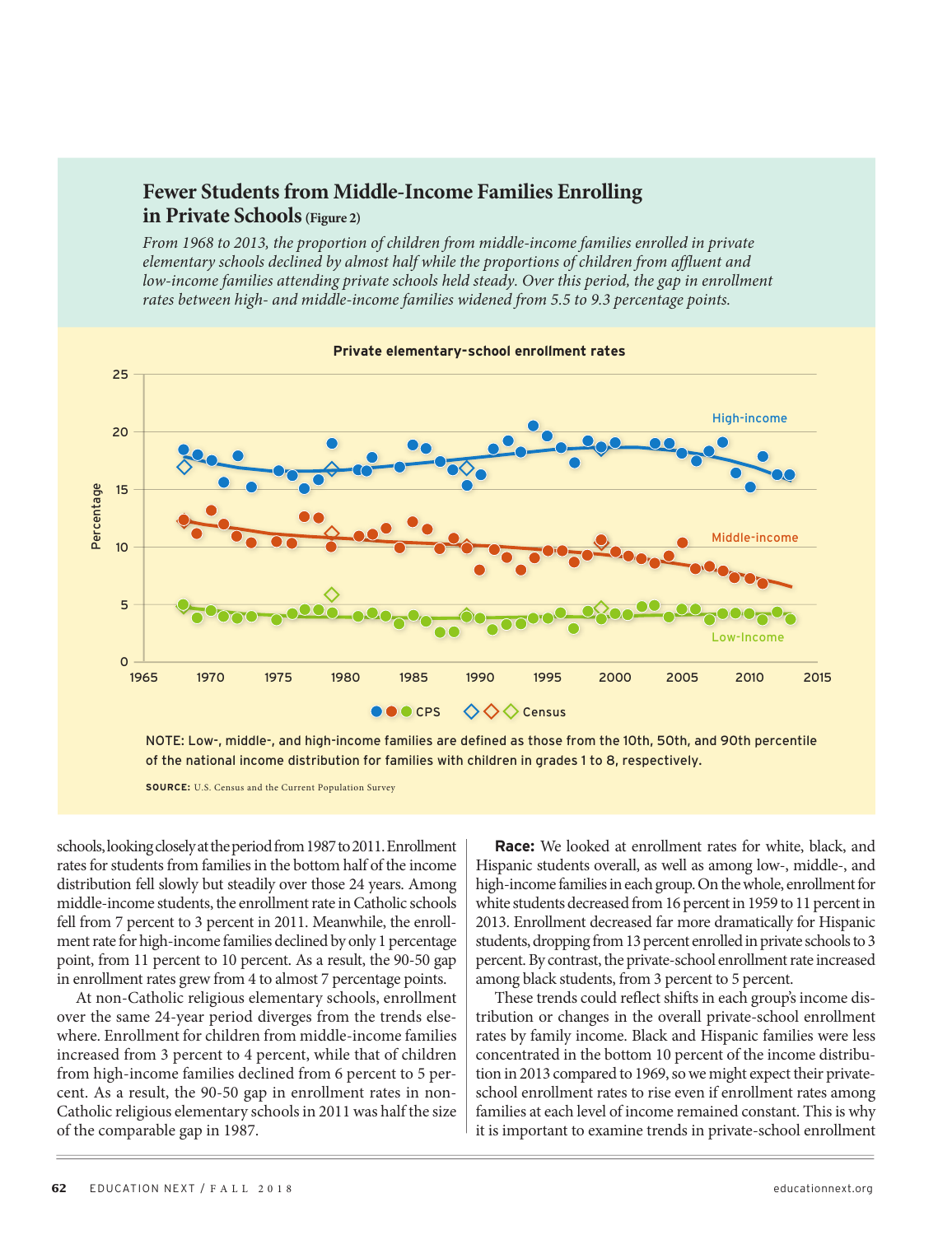rates for black and Hispanic families at particular points in the national family-income distribution.

In 1969, just under 2 percent of black children from lowincome families attended private elementary schools. This rate rose slowly over the next four decades, reaching 4 percent in 2013 (see Figure 3). Enrollment for black children from middleincome families was steady, at 5 percent in 1969 and 6 percent in 2013. In contrast, the private-school enrollment rate for black students from high-income families increased from 11 percent in 1969 to more than 16 percent in the mid-1990s. Subsequently, this rate fell slightly, to 14 percent in 2013. The net effect of these trends is that the 90-50 gap among black students in 2013 was 8 percentage points, slightly larger but not statistically different from the comparable gap of 6 points in 1969.

Hispanic children were less likely to enroll in private school overall in 2013 than in 1969 (the first year with data available for Hispanic student enrollment), with the steepest decline among middle-class families, whose rates fell from 15 percent to 3 percent. However, the decline was modest for children from high-income families, falling from 18 percent to 15 percent, and the 90-50 gap among Hispanic families grew from 3 points in 1969 to 12 points in 2013.

**Community Type:** In 1968, 19 percent of children living in cities and 13 percent of those living in suburbs attended a private elementary school. Over the next half century, both percentages declined, to 10 percent of city dwellers and 8 percent of suburban children. Among high-income urban families during those

# **Contrasting Trends for Black and Hispanic Families (Figure 3)**

*For black families across the income distribution, private-school enrollment rates ticked up between 1 and 3 percentage points from 1969 to 2013. Private-school enrollment rates fell over this period for Hispanic families across the income distribution, with the fastest rate of decline for children from middle-income Hispanic families.*



**Private elementary-school enrollment rates**

NOTE: Low-, middle-, and high-income families are defined as those from the 10th, 50th, and 90th percentile of the national income distribution for families with children in grades 1 to 8, respectively.

**SOURCE:** U.S. Census and the Current Population Survey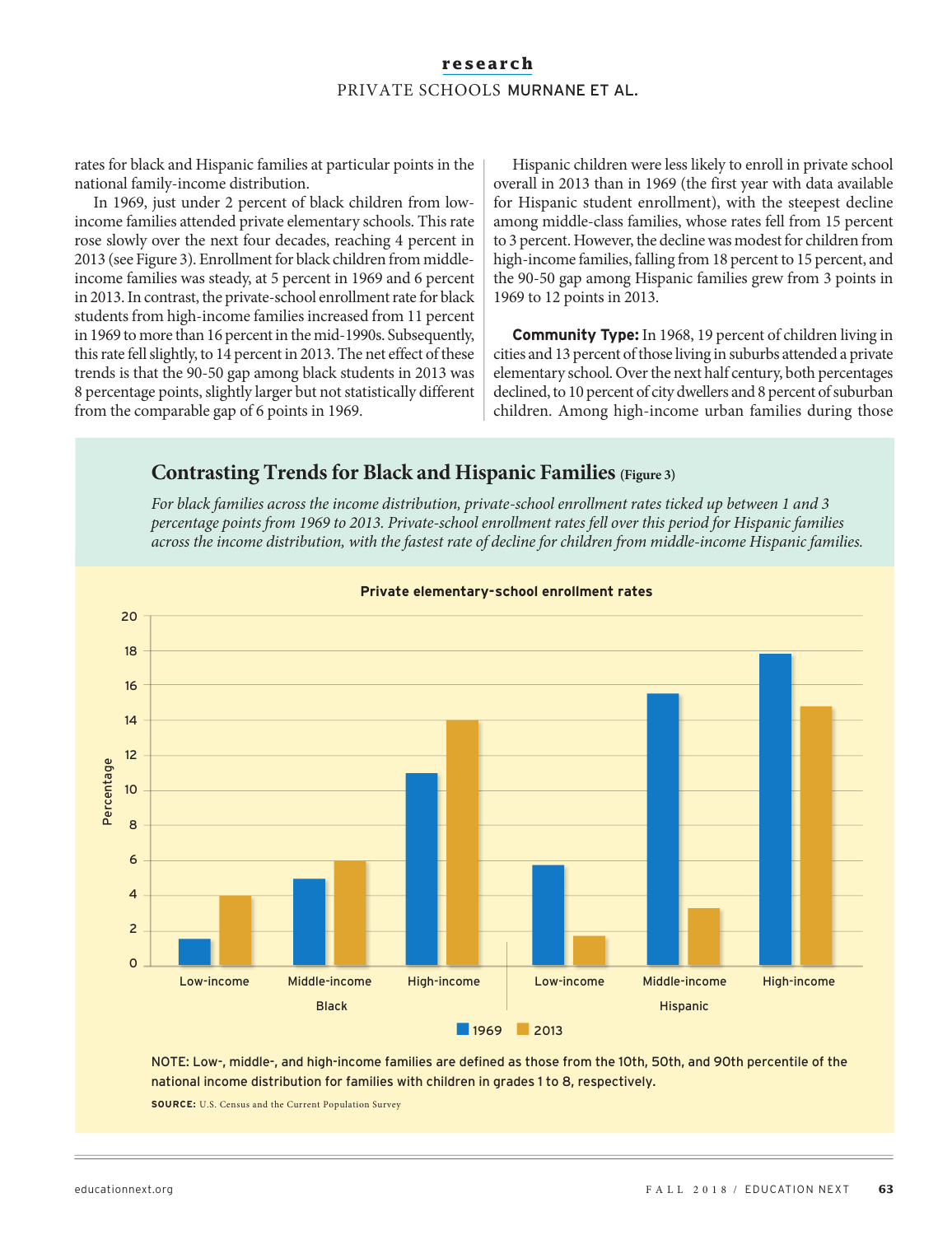years, the share of children enrolled in private school peaked at 30 percent in 1989 and was 24 percent in 2013 (see Figure 4a).

For middle-income families living in the suburbs, the privateschool enrollment rate fell from 11 percent in 1968 to 6 percent in 2013. The comparable enrollment rate for children from high-income suburban families remained steady, between 15 and 18 percent, from 1968 until recently, but fell in the years following the onset of the Great Recession. As a result of that decline, the 90-50 gap among suburban families was the same in 2013 as it had been in 1968: 7 percentage points.

We also find declines in overall private-school enrollment rates among families living in the Northeast and Midwest during the study period. The rates fell by roughly half, from 22 percent to 10 percent in the Northeast and from 16 percent to and income trends may help explain why Catholic elementary schools increasingly serve affluent students.

Meanwhile, since the late 1970s, tuitions at other types of private schools also have increased more rapidly than median incomes. The average inflation-adjusted tuition in nonsectarian private elementary schools increased from \$4,120 in 1979 to \$22,611 in 2011. Given the high tuitions in nonsectarian private elementary schools, it is not surprising that enrollment in these schools rose faster among students from high-income families than among those from low-income families, or that the 90-50 enrollment gap increased substantially.

Tuitions have also increased substantially in non-Catholic religious elementary schools in recent years. In 1993, the average inflation-adjusted tuition was \$3,896; that nearly tripled by 2011,

# **The gap in private elementary-school enrollment rates between affluent**

9 percent in the Midwest. Meanwhile, those in the South and West held steady at around 7 percent. Looking at enrollment by family income, in the South, the enrollment rate of children from high-income families actually increased from 14 percent in 1968 to 19 percent in 2013. We find a gap of 14 percentage points in 2013 between the private-school enrollment rates of children from high- and middle-income families—twice as large as the comparable gap in 1968 (see Figure 4b).

#### **Explaining the Patterns**

We consider a number of potential explanations for the trends that we observe in private-school enrollment. We do not claim to present evidence of causation; rather, our potential explanations are hypotheses supported by descriptive evidence, which we offer to motivate future research.

One major explanation for these patterns is the widespread closures of Catholic schools, which had relatively low tuitions and were concentrated in the Northeast and Midwest. Due to a decline in the number of clergy and members of religious orders, who provided low-cost teaching services, as well as financial and other pressures related to public disclosures of long-standing sexualabuse issues in the church, the number of Catholic elementary schools in the U.S. declined by 37 percent between 1970 and 2010.

The Catholic elementary schools that remain open are more expensive, with an average tuition in 2010 of \$5,858 (in 2015 dollars), which is more than six times the average tuition of \$873 in Catholic elementary schools in 1970. During this period, middle-income families with elementary-school-age children experienced an average real-income increase of 23 percent, while the average real income of low-income families with children declined by 22 percent. Though average tuition rates do not reflect scholarships and other discounts, these averages

**and middle-income families grew from 5.5 percentage points in 1968 to 9.3 percentage points in 2013.**

to \$9,134. It is therefore surprising that the 90-50 enrollment gap did not increase between 1987 and 2011.

Another relevant factor for families' decisions is the perceived quality of the public schools with which private schools compete. One mark of comparison is student performance on the National Assessment of Educational Progress (NAEP), where the difference between the average math scores of public and private 4th-grade students declined markedly between the 1990s and 2011. This could explain why the percentage of elementary-school students attending private schools declined slightly during this period.

But these patterns differ between cities and suburbs. Average math and reading scores on NAEP are considerably lower for public-school students in cities compared to those in suburban schools, in part due to residential segregation by income. Suburban families give their schools better ratings, too: annual survey data from Phi Beta Kappan show that more families in the suburbs rated their local public schools an "A" or "B" throughout the 1980s and early 1990s than urban parents at the same income level. Further, high-income suburban parents gave their local schools better ratings than low-income suburban parents, likely reflecting the greater capacity of high-income parents to move to communities with high-quality public schools. In contrast, high-income parents living in cities did not rate their local public schools more favorably than lower-income urban parents, which helps to explain why high-income urban parents are more likely than affluent suburbanites to send their children to private school.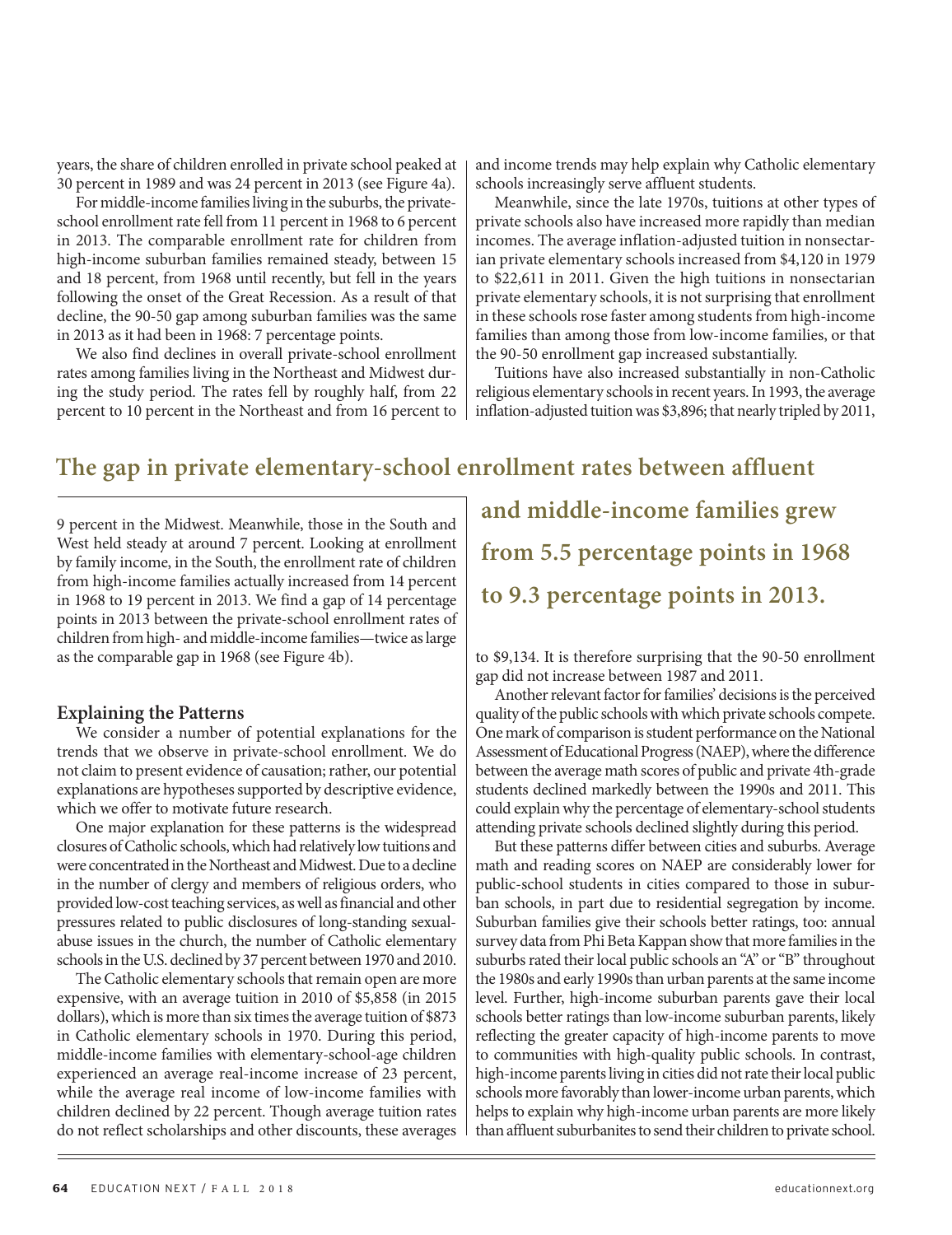# **Varying Trends by Location (Figure 4)**

4a) Private-school enrollment rates are higher among families living in cities than among families with similar income levels living in suburbs, although enrollment fell across all groups between 1968 and 2013. The gap in enrollment between middleincome and high-income families grew more among urban families than among suburban families.



**Private elementary-school enrollment rates**

4b) Between 1968 and 2013, the percentage of students enrolled in private school increased in the South and West and decreased in the Northeast and Midwest. The gap in enrollment between middle-income and high-income families grew much more in the South than in other regions.



#### **Private elementary-school enrollment rates**

NOTE: Low-, middle-, and high-income families are defined as those from the 10th, 50th, and 90th percentile of the national income distribution of families with children in grades 1 to 8, respectively.

**SOURCE:** U.S. Census and the Current Population Survey